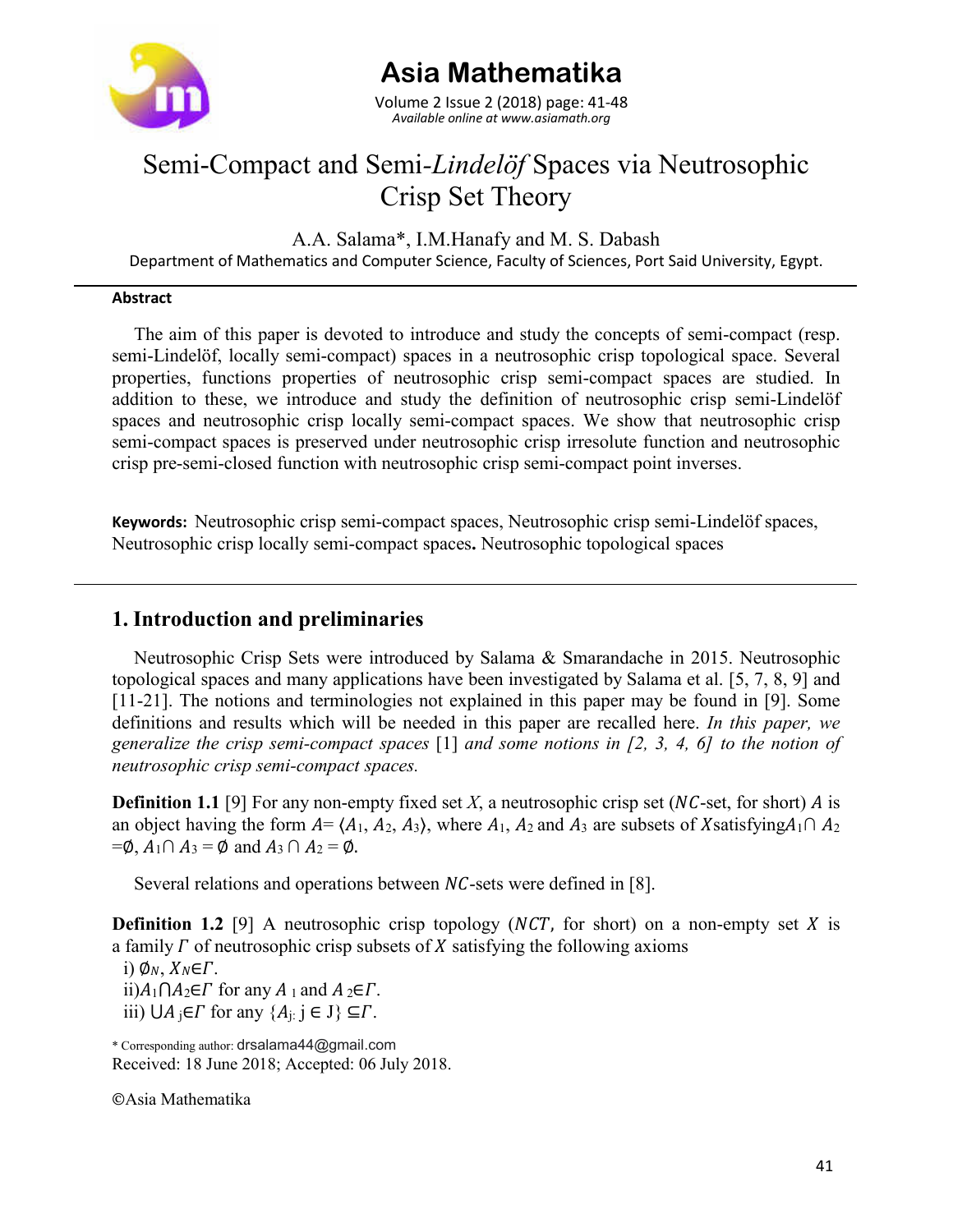In this case the pair  $(X, \Gamma)$  is called a neutrosophic crisp topological space (NCTS, for short) in X. The elements in  $\Gamma$  are called neutrosophic crisp open sets (NC-open sets for short) in X. A  $NC$ -set  $F$  is said to be neutrosophic crisp closed set ( $NC$ -closed set, for short) if and only if its complement  $F^c$  is a NC-open set.

**Definition 1.3** [8] Let  $(X, \Gamma)$  be a *NCTS* and  $A = \langle A_1, A_2, A_3 \rangle$  be a *NC*-set in X. Then the neutrosophic crisp closure of  $A(NCcl(A))$  for short) and neutrosophic crisp interior  $(NCint(A))$  for short) of  $A$  are defined by:

(i)  $NCcl(A)=\bigcap {K: K \text{ is a } NC$ -closed set in X and  $A\subseteq K}$ 

(ii)  $NCint(A)=\bigcup {G: G \text{ is a } NC\text{-open set in } X \text{ and } G\subseteq A}.$ 

It can be also shown that  $NCcl(A)$  is a  $NC$ -closed set, and  $NCint(A)$  is a  $NC$ -open set in X.

**Definition 1.4** [7] Let  $(X, \Gamma)$  be a NCTS and  $A = (A_1, A_2, A_3)$  be a NCS in X, then A is called:

i) Neutrosophic crisp  $\alpha$ -open set iff  $A\subseteq NCint(NCint(A)).$ 

ii) Neutrosophic crisp semi-open set iff  $A \subseteq NCcl$  (NCint (A)).

iii)Neutrosophic crisp pre-open set iff  $A\subseteq NCint(NCcl(A))$ .

**Definition 1.5** [3,10] A subset A of space X is called semi-compact relative to X if any semiopen cover of  $A$  in  $X$  has a finite subcover of  $A$ .

**Definition 1.6** [10] A subset A of a space X is called semi-Lindelöf in X if any semi-open cover of  $A$  in  $X$  has a countable subcover of  $A$ .

**Definition 1.7** [5] Let  $(X, \Gamma)$  be a NCTS and  $A = \langle A_1, A_2, A_3 \rangle$  be a NCS in X, then  $f: X \rightarrow X$  is NCsemi-continuous if the inverse image of NCsemi-open set is NCsemi-open.

### **2. Neutrosophic Crisp Semi-compact Spaces.**

### **Definition 2.1** Let  $(X, \Gamma)$  be a NCTS.

- (i) If a family  $\{\langle G_{i_1}, G_{i_2}, G_{i_3}\rangle: i \in I\}$  of *NC*-semiopen sets in *X* satisfies the condition  $X_N =$  $U\{(G_{i_1},G_{i_2},G_{i_3}):i\in I\}$ , then it is called a NC-semiopen cover of X.
- (ii) A finite subfamily of a NC-semiopen cover  $\{(G_{i_1}, G_{i_2}, G_{i_3}) : i=1,2, 3, ..., n\}$  on X, which is also a NCsemiopen cover of  $X$ , is called a finite sub cover of  $NC$ -semiopen sets.

**Definition 2.2**A *NCTS*  $(X, T)$  is called neutrosophic crisp semi-compact spaces (*NC*-semicompact, for short) if any  $NC$ -semiopen cover of  $X$  has a finite subcover.

#### **Definition 2.3**

A family  $\{\langle k_{i_1}, k_{i_2}, k_{i_3}\rangle : i \in I\}$  of *NC*-semiclosed sets in *X* satisfies the finite intersection property (*FIP* for short) iff every finite subfamily  $\{\langle k_{i_1}, k_{i_2}, k_{i_3}\rangle : i=1, 2, 3, \ldots, n\}$  of the family satisfies the condition  $\bigcap_i {\{\langle k_{i_1}, k_{i_2}, k_{i_3}\}\colon i=1,2,3,\ldots, n\}} \neq \Phi_N$ .

**Theorem 2.4** A NCTS  $(X, \Gamma)$  is NC-semi-compact iff every family  $\{\langle G_{i_1}, G_{i_2}, G_{i_3}\rangle : i \in I\}$  of NCsemiclosed sets in  $X$  having the  $FIP$  has a nonempty intersection.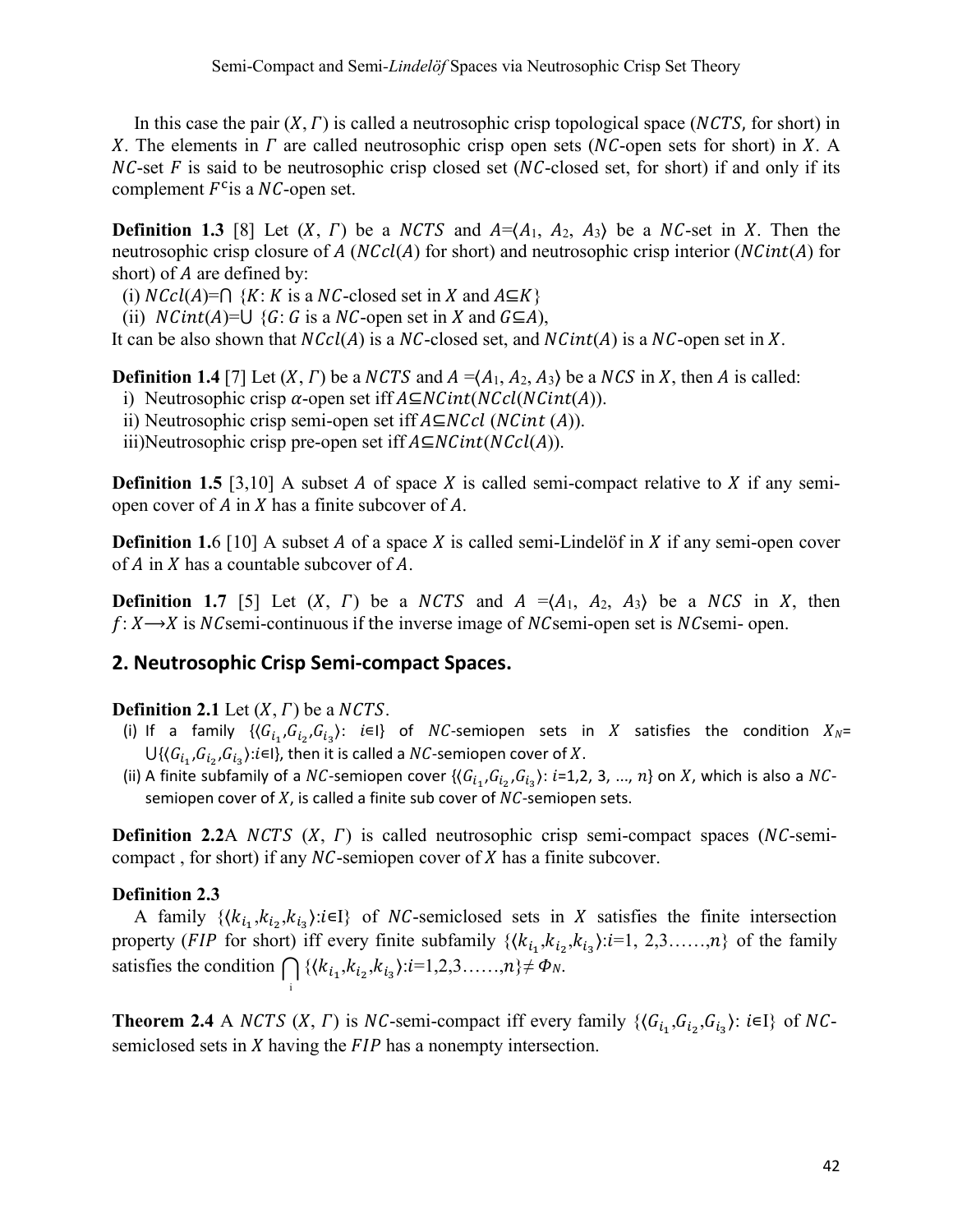**Proof.** Let *X* be a *NC*-semi-compact space and  $G = \{ (G_{i_1}, G_{i_2}, G_{i_3}) : i \in I \}$  be a cover of *NC*-semiopen sets of X having the FIP. Suppose that  $\bigcap \{ (G_{i_1}, G_{i_2}, G_{i_3}) : i \in I \} = \Phi_N$ , then  $\{X \setminus (G_{i_1}, G_{i_2}, G_{i_3}) : i \in I \}$  is a

*NC*-semiopen cover of *X* and must contain a finite subcover  $\{X \setminus G_{i_1}, G_{i_2}, G_{i_3}\}$ :  $i=1,2,3, \ldots, n\}$  for X. This implies that  $\bigcap \{ \langle G_{i_1}, G_{i_2}, G_{i_3} \rangle : i = 1, 2, 3, \ldots, n \} = \Phi_N$  this contradicts our assumption

i

i

that  $G$  has a FIP. Conversely, assume that  $X$  is not  $NC$ -semi-compact. Then there exists a  $NC$ semiopen cover  $\{G_{i_1}, G_{i_2}, G_{i_3}\}$ : $i \in I\}$  for X, which contain a finite subcover for X. Thus,  ${\{X \setminus (G_{i_1}, G_{i_2}, G_{i_3}) : i \in I\}}$  is a family of NC-semiclosed sets of X having the FIP. Moreover, we have  ${\bigcap}$  { $X \setminus G_{i_1}, G_{i_2}, G_{i_3}$ }:  $i \in I$ }=  $\Phi_N$ . This complete the proof. i

**Definition 2.5**A subset  $u = \langle u_1, u_2, u_3 \rangle$  of a *NCTS*  $(X, \Gamma)$  is called *NC*-semi-compact relative to X if any NC-semiopen cover of  $u$  in  $X$  has a finite subcover of  $u$ . By NC-semi-compact in  $X$ , we will mean  $NC$ -semi-compact relative to  $X$ .

**Definition 2.6** A subset  $u=(u_1, u_2, u_3)$  of a *NCTS*  $(X, \Gamma)$  is called *NC*-semi-Lindelöf in *X* if any  $NC$ -semiopen cover of  $u$  in  $X$  has a countable subcover of  $u$ .

#### **Remark 2.7**

Since the family of all  $NC\alpha$ -open subset of a  $NCTS$   $(X, \Gamma)$ , denoted by  $\Gamma^{\alpha}$  is  $NCT$  on X finer that  $\Gamma$ , then the family of all NC-semiopen subsets of  $(X,\Gamma^\alpha)$  is equal to the family of all NCsemiopen subsets of  $(X,\Gamma^\alpha)$ . Hence, it easily to see that a NC-set u of  $(X, \Gamma)$  is NC-semi-compact (respNC-semi-Lindelöf) in X iff it is NC-semi-compact (resp. NC-semi-Lindelöf) in  $(X,\Gamma^{\alpha})$ .

**Theorem 2.8** The finite (resp. countable) union of NC-semi-compact (resp. NC-semi-Lindelöf) sets in a  $NCTSX$  is a  $NC$ -semi-compact (resp.  $NC$ -semi-Lindelöf) in  $X$ .

### **Proof** . obvious.

**Lemma 2.9** Let  $u \subseteq v \subseteq X$ , where X is a NCTS. Then u is NC-semiopen set in v, if u is NCsemiopen set in  $X$ .

**Theorem 2.10** Let v be a NC-preopen subset of a NCTSX and  $u \subseteq v$ . If u is NC-semi-compact (resp.  $NC$ -semi-Lindelöf) in X, then  $u$  is  $NC$ -semi-compact (resp.  $NC$ -semi-Lindelöf) in  $v$ .

**Proof.** Suppose that  $G = \{ (G_{i_1}, G_{i_2}, G_{i_3}) : i \in I \}$  is a cover of u by NC-semiopen sets in v. Using lemma 2.9,  $G_{i_j} = S_{i_j} \cap v$  for each  $i \in I$ ,  $j = 1,2,3$ , where  $S_{i_j}$  is *NC*-semiopen set in *X* for each  $i \in I$ ,  $j=1,2,3$ . Thus  $\xi = {\langle S_{i_1}, S_{i_2}, S_{i_3} \rangle : i \in I}$  is a cover of u by NC-semiopen set in X, but u is NC-semicompact in X, so there exists  $i=1,2,3,...,n$ ,  $j=1,2,3$ . Such that  $u \subseteq \bigcup_{i=1}^{n} S_{i_j}$  and thus  $u \subseteq \bigcup_{i=1}^{n} (S_{i_j} \cap v)$ 

 $=\bigcup_{i=1}^n G_{i_j}$ . Hence *u* is *NC*-semi-compact in *v*.

The other case is similar.

**Corollary 2.11** Let v be NC-open (NC $\alpha$ -open) set of NCTS and  $u \subseteq v$ , if u is NC-semi-compact (resp.  $NC$ -semi-Lindelöf) in X, then u is  $NC$ -semi compact (resp.  $NC$ -semi-Lindelöf) in  $\nu$ .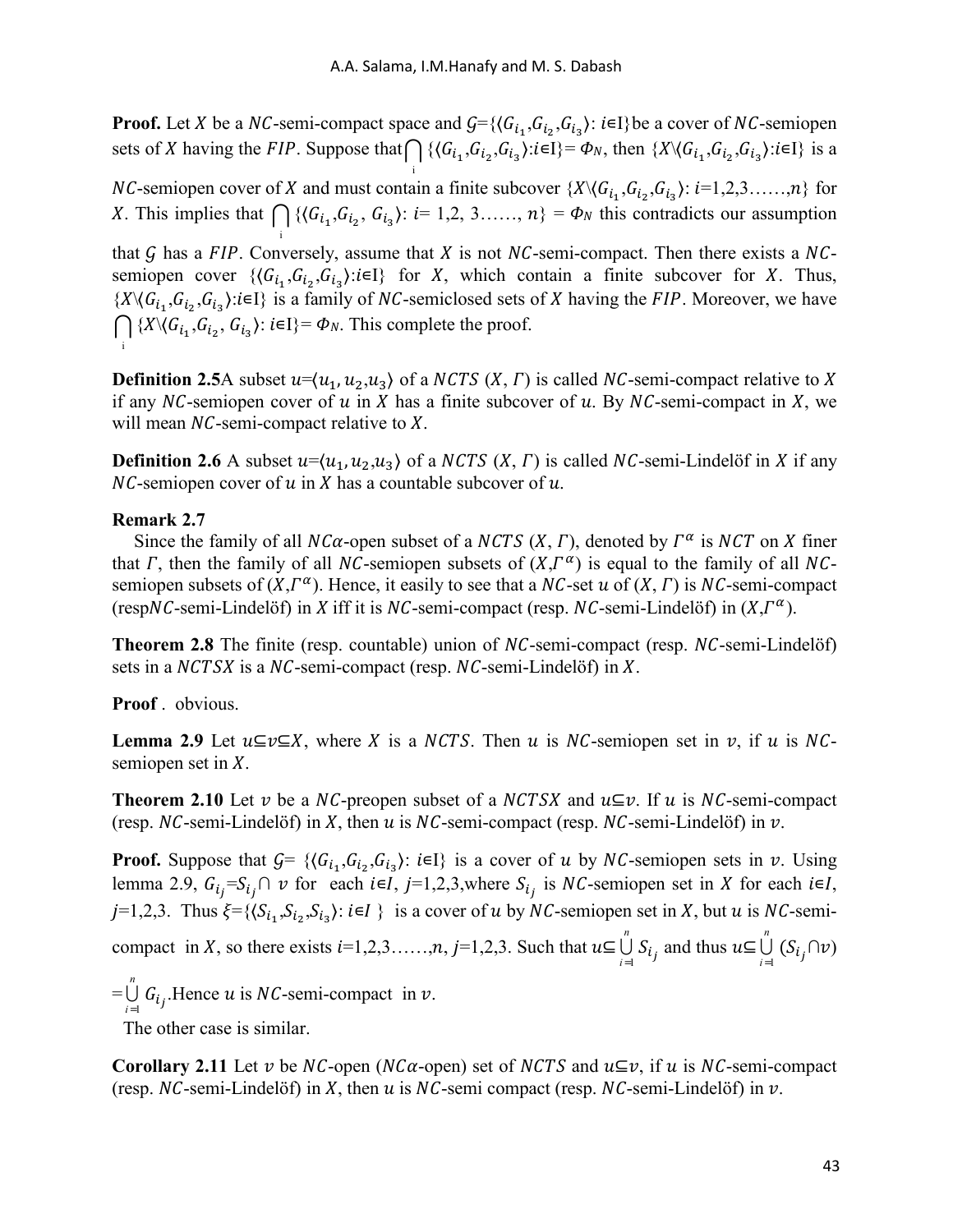**Proof.** It is obviously, since each  $NC$ -open set is  $NC\alpha$ -open set and also  $NC$ -preopen set.

**Lemma 2.12** Let  $u \subseteq v \subseteq X$ , where X is a NCTS and v is a NC-preopen set in X, then u is NCsemiopen (resp. NC-semiclosed) in viffu=  $S \cap v$ , where S is NC-semiopen (resp. NC-semiclosed) in  $X$ .

**Proof.** Obvious.

**Theorem 2.13** Let v be a NC-preopen subset of NCTSX and  $u \subseteq v$ . Then u is NC-semi compact (resp.  $NC$ -semi-Lindelöf) in  $X$ iff $u$  is  $NC$ -semi compact (resp.  $NC$ -semi-Lindelöf) in  $v$ .

**Proof.** Necessity. It follows from Theorem 2.8 sufficiency. Suppose that  $\xi = \{(\mathcal{S}_{i_1}, \mathcal{S}_{i_2}, \mathcal{S}_{i_3}) : i \in I\}$ is a cover of u be NC-semiopen sets in X. Then  $G = \{S_{i_j} \cap v : i \in I, j=1,2,3\}$  is a cover of u. Since  $S_{i_j}$  is NC-semiopen in X for each  $i \in I$  and  $v$  is NC-preopen in X, it follows from Lemma 2.12 that  $S_{i_j}$   $\cap v$  is NC-semiopen set in  $v$  for each  $i \in I$ ,  $j=1,2,3$ , but  $u$  is NC-semi-compact in  $v$ , so there

exists  $i \in I$ ,  $j=1,2,3$  that  $u \subseteq \bigcup_{i=1}^{n} S_{i,j} \cap v \subseteq \bigcup_{i=1}^{n} S_{i,j}$ . Hence, u is *NC*-semi-compact in X.

The other case is similar.

**Corollary 2.14** A  $NC$ -preopen subset  $u$  of  $X$  is  $NC$ -semi compact (resp.  $NC$ -semi-Lindelöf) iffu is  $NC$ -semi compact (resp.  $NC$ -semi-Lindelöf) in  $X$ .

**Corollary 2.15** A NC-open (NC $\alpha$ -open) subset  $u$  of  $X$  is NC-semi compact (resp. NC-semi-Lindelöf) iffu is  $NC$ -semi compact (resp.  $NC$ -semi-Lindelöf) in  $X$ .

**Theorem 2.16** Let  $v$  be a  $NC$ -semi-compact (resp.  $NC$ -semi-Lindel $\delta$ f) set in a NCTSX and v be is NC-semiclosed of X. Then  $u \cap v$  is NC-semi-compact (resp. NC-semi-Lindelöf) in  $X$ .

**Proof**. Suppose that  $G = \{G_{i_j}: i \in I, j=1,2,3\}$  is a cover of  $u \cap v$  by NC-semiopen set in X. Then  $G =$  ${G_i}_i$ : $i \in I$ ,  $j=1,2,3$  U{ $X \setminus v$ } is a cover of u by NC-semiopen sets in X, but u is NC-semi-compact in  $X$ , so there exists  $i = 1, 2, 3, \dots, n$ ,  $j=1, 2, 3$  such that ⊆ ( *n*  $\bigcup_{i=1}^{n} S_{i_j}$   $\bigcup$  { $X \setminus v$ }. Thus  $u \cap v \subseteq \bigcup_{i=1}^{n} (S_{i_j} \cap v) \subseteq \bigcup_{i=1}^{n} S_{i_j}$ . Hence,  $u \cap v$  is *NC*-semi-compact in X.

The other case is similar.

**Corollary 2.17**A  $NC$ -semiclosed subset  $u$  of a  $NC$ -semi-compact (resp.  $NC$ -semi-Lindelöf) space  $X$  is  $NC$ -semi-compact (resp.  $NC$ -semi-Lindelöf) in  $X$ .

**Remark 2.18** From the Definition 2.1 of NC-semi-compact space, one may deduce that: NCsemi-compact space  $\Rightarrow NC$ -compact space, but the inverse direction may not be true in general as show by the following example.

**Example 2.19** Let  $(X, \Gamma)$  be a NCTS, where X is infinite, and  $\Gamma = \{X_N, \Phi_N\}$  U $\{P\}$  where  $P=\{\{p_1\}, \{p_2\}, \{p_3\} \}$  be a NC-point in X. Then  $(X, \Gamma)$  is NC-compact but not NC-semi-compact, since  $\{ \langle \{x, p_1\}, \{x, p_2\}, \{x, p_3\} \rangle : x \in X \}$  is NC-semiopen cover of X which has no finite subcover.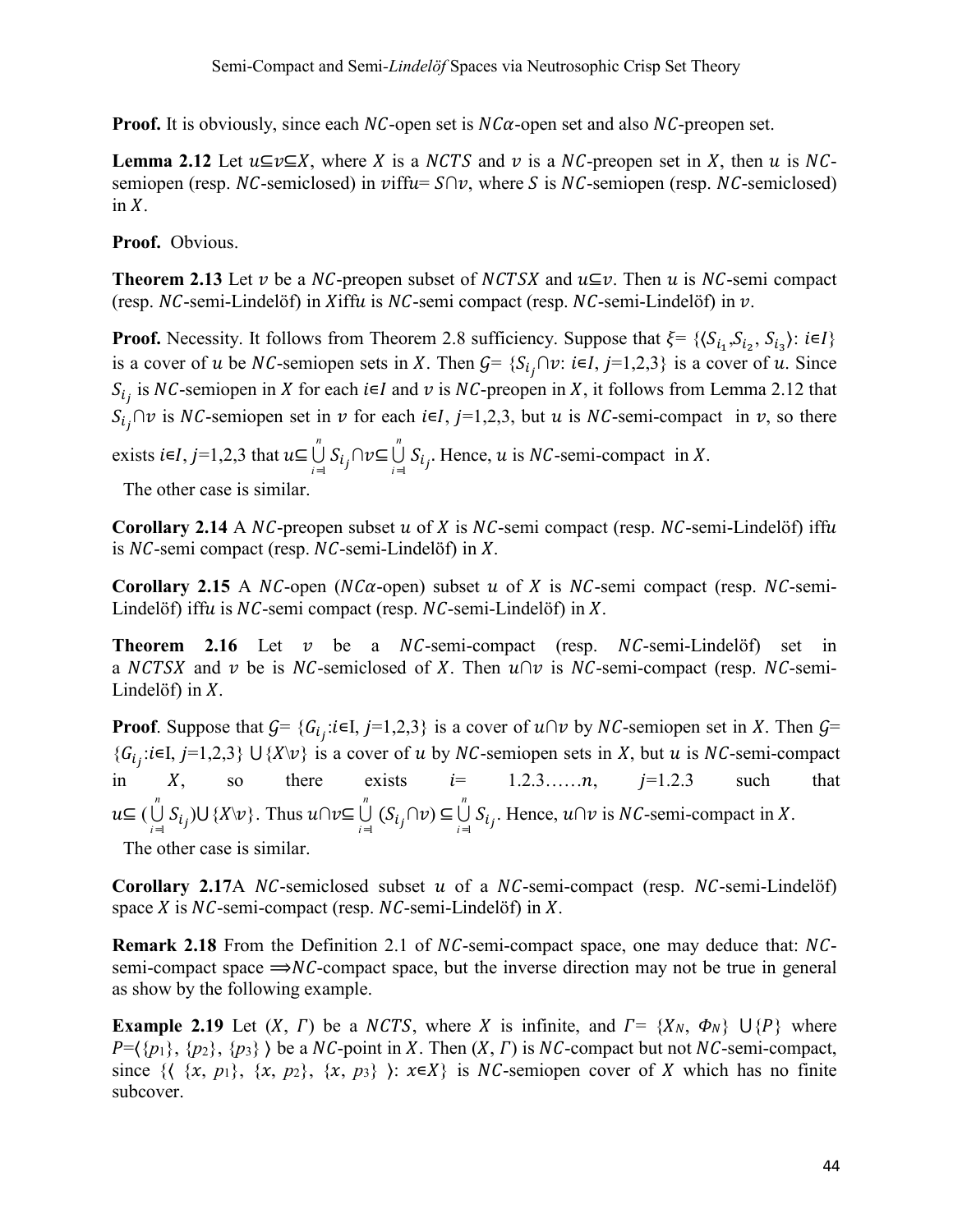# **3. Functions and Neutrosophic Crisp Semi-compact Spaces**

**Definition 3.1** A function f from a *NCTSX* into a *NCTSY* is called *NC*-irresolute if the inverse image of each  $NC$ -semiopen set in X, is a  $NC$ -semiopen set in Y.

**Theorem 3.2** Let  $f:(X,\Gamma_1) \rightarrow (Y,\Gamma_2)$  be a *NC*-irresolute function. Then

(i) If  $u$  is  $NC$ -semi-Lindelöf in  $X$ , then  $f(A)$  is  $NC$ -semi-Lindelöf in  $Y$ .

(ii) If  $u$  is NC-semi-compact in  $X$ , then  $f(A)$  is NC-semi-compact in  $Y$ .

**Proof.** We will proof (i) and (ii) is similar.

Suppose that  $G = \{ (G_{i_j}) : i \in I, j=1, 2, 3 \}$  is a cover of  $f(A)$  by NC-semiopen sets in Y. Then  $\mathcal{F} = \{ \langle f^{-1}(G_{i_j}) \rangle : i \in I, j=1,2,3 \}$  is a cover of u, but f is NC-irresolute function, so  $\langle f^{-1}(G_{i_j}) \rangle$  is NCsemiopen sets in X for each  $i \in I$ ,  $j=1,2,3$ . Since u is  $NC$ -semi-Lindelöf in X, there exists  $i_1, i_2$ , *i*<sub>3</sub>,....,∈*I* such that  $u \subseteq \bigcup_{i=1}^{\infty} {f^{-1}(G_{i_j})}$ . Thus  $f(u) \subseteq \bigcup_{i=1}^{\infty} {f(f^{-1}(G_{i_j}))} \subseteq \bigcup_{i=1}^{\infty} {G_{i_j}}$ . Hence,  $f(A)$  is *NC*semi-Lindelöf in  $X$ .

**Corollary 3.3**If a function  $f:(X,\Gamma_1) \rightarrow (Y,\Gamma_2)$  is a *NC*-irresolute (resp. *NC*-semi continuous) surjective and  $X$  is  $NC$ -semi-compact, then  $Y$  is  $NC$ -semi-compact (resp.  $NC$ -compact).

**Definition 3.4** A function f from a NCTSX into a NCTSY is called NC-pre-semiopen (resp. NCpre-semiclosed) if the image of each  $NC$ -semiopen (resp.  $NC$ -semiclosed) subsets of  $X$  is  $NC$ semiopen (resp.  $NC$ -semiclosed) subsets of  $Y$ .

**Theorem 3.5**Let  $f:(X,\Gamma_1) \rightarrow (Y,\Gamma_2)$  be a NC-pre-semiclosed surjection. If for each NC-point  $y=$  $\{\{y_1\}, \{y_2\}, \{y_3\}\}\$  in Y,  $f^{-1}(y) = \langle f^{-1}\{y_1\}, f^{-1}\{y_2\}, f^{-1}\{y_3\}\rangle$  is NC-semi-compact (resp. NC-semi-Lindelöf) in X, then  $f^{-1}(u)$  is NC-semi-compact (resp. NC-semi-Lindelöf) in X, where u is NCsemi-compact (resp.  $NC$ -semi-Lindelöf) in  $Y$ .

**Proof.** Will show the case when u is NC-semi-compact in X, the other case is similar. Let  $\mathcal{G}$ =  $\{(f^{-1}(G_{i_j})) : i \in I, j=1,2,3\}$  is a cover of  $f^{-1}(u)$  by NC-semiopen sets in X. Then it follows by assumption that for each  $NC$ -point  $y=(\{y_1\}, \{y_2\}, \{y_3\})$  in Y, there exists a finite subcollection  $G_j^y$  of G such that  $f^{-1}(y) \subseteq U G_j^y$ . Let  $H_{y_j} = U G_j^y$ . Then  $H_y$  is NC-semiopen in X where any union of *NC*-semiopen sets is *NC*-semiopen. Let  $F_{y} = Y \setminus f(X \setminus H_{y})$ . Then  $F_{y}$  is *NC*semiopen in Y where f is NC-pre-semiclosed, also  $y_i \in F_{y_j}$ ; for each  $y_i \in u$ , since  $f^{-1}(y) \subseteq H_{y_j}$ . Thus the family  $\{H_{y_j}: y_j \in u\}$  is a cover of u by NC-semiclosed sets in Y, but u is NC-semi-compact in

*Y*, so there exists  $y_1, y_2, \ldots, y_n \in u$  such that  $u \subseteq \bigcup_{i=1}^n F_{y_{ij}}, j=1,2,3$ . Thus  $f^{-1}(u) \subseteq \bigcup_{i=1}^n f^{-1}(F_{y_{ij}}) \subseteq F_{y_{ij}}$ . Since  $G_j^{y_i}$  is a finite sub collection of G for each  $i=1,2, \ldots, n, j=1,2,3$ , it follows that  $\bigcup_{i=1}^n G_j^{y_i}$  is a finite sub collection of G. Hence,  $f^{-1}(u)$  is NC-semi-compact in X.

**Corollary 3.6** Let  $f:(X,\Gamma_1) \rightarrow (Y,\Gamma_2)$  be a NC-pre-semiclosed surjection. and  $f^{-1}(y)$  is NC-semicompact in X, for each  $NC$ -point  $y = \langle \{y_1\}, \{y_2\}, \{y_3\} \rangle$  in Y. If Y is  $NC$ -semi-compact, so is X.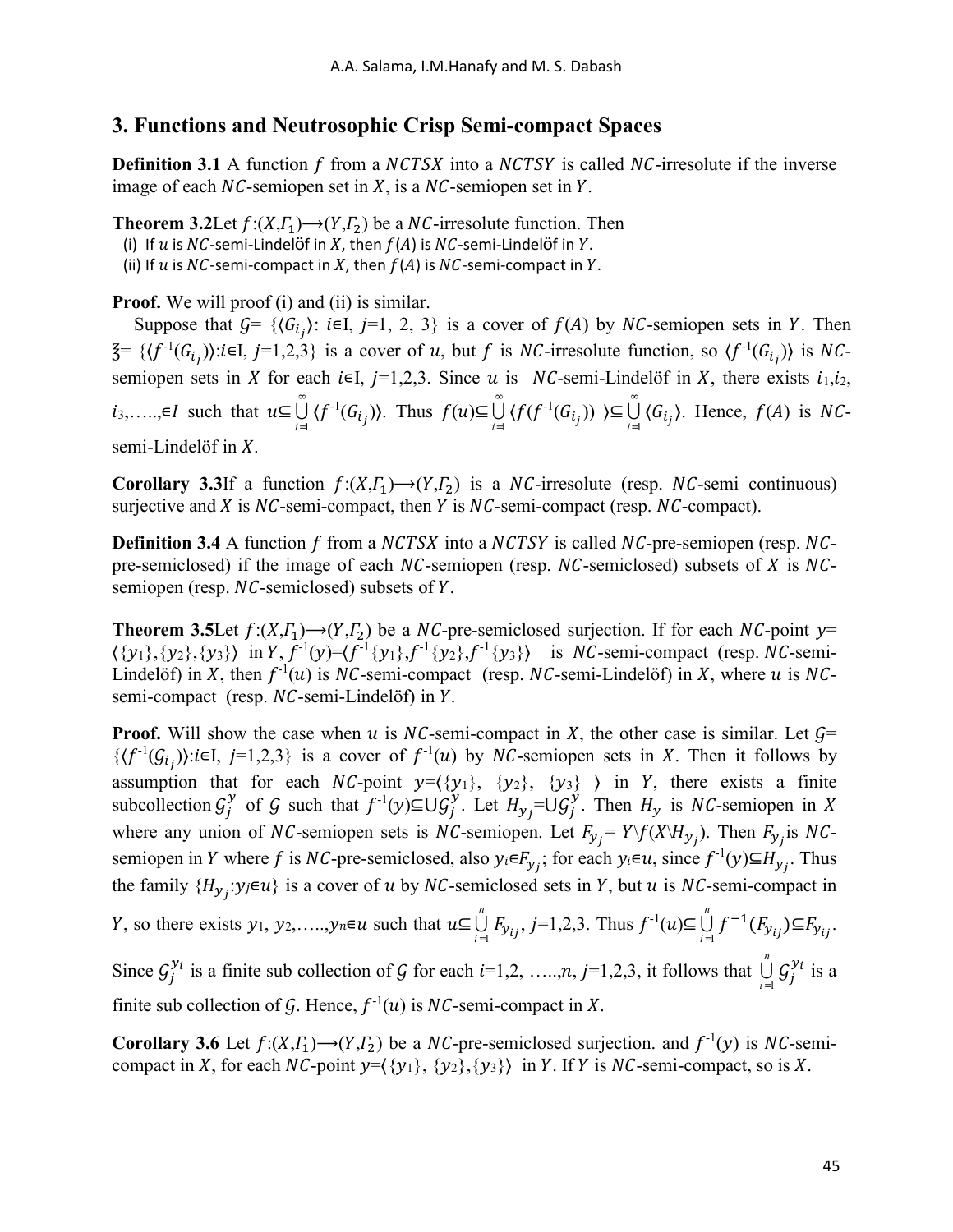**Definition 3.7** A *NCTS*  $(X, \Gamma)$  is called *NC*-Hausdorff space if for each distinct *NC*-pointsx and y of X, there exists two disjoint NC-open sets  $u$  and  $v$  of  $X$  containing  $x$  and  $y$ , respectively.

**Theorem 3.8** Let  $f:(X,\Gamma_1) \rightarrow (Y,\Gamma_2)$  is a NC-irresolute function from a NC-semi-compact space X into a $NC$ -Hausdorff space  $Y$ , then

- (i)  $f$  is  $NC$ -pre-semiclosed.
- (ii)  $f$  is  $NC$ -semi-homomorphism if it is bijective.

**Proof.** Let u be a  $NC$ -semiclosed set of X. Then u is  $NC$ -semi-compact in X, (by Corollary 2.17). By Theorem 3.2,  $f(u)$  is NC-semi-compact in Y and hence it is NC-semi-compact. Since Y is NC-Hausdorff, then  $f(A)$  is NC-closed set in Y and NC-semiclosed. hence f is NC-presemiclosed.

(ii) Obvious.

# **4. Locally Neutrosophic Crisp Semi-compact Spaces**

**Definition 4.1** A *NCTSX* is said to be locally neutrosophic crisp semi-compact (*LNC*-semicompact, for short) if each  $NC$ -point of X has a  $NC$ -open neighborhood which is a  $NC$ -semicompact  $X$ .

**Remark 4.2** It is obvious that every NC-semi-compact space is LNC-semi-compact but the converse may not be true as show by the following example.

**Example 4.3** Let  $(X, \Gamma)$  be an infinite discrete *NCTS*. It is obvious that  $(X, \Gamma)$  is *LNC*-semicompact but not  $NC$ -semi-compact.

**Remark 4.4** Every *LNC*-semi-compact space is *LNC*-compact, but the converse may not be true as shown by the following example.

**Example 4.5** By Example 2.19 shows that a  $NCTS$   $(X, \Gamma)$  is  $LNC$ -compact but not  $LNC$ -semicompact.

**Remark 4.6** From the above discussion one can draw the following diagram:



**Theorem 4.7** A *NCTSX* is *LNC*-semi-

compact iff for each  $NC$ -point  $x \in X$ , there exists a  $NC$ -open setu in X which is LNC-semicompact containing $x$ .

**Proof.** Let  $u = \{(u_{i_1}, u_{i_2}, u_{i_3})\colon i \in I\}$  be a NC-open set in X containing  $x = (\{x_1\}, \{x_2\}, \{x_3\})$  which is LNC-semi-compact. Then there exists a NC-open neighbourhood v=  $\{v_{i_1}, v_{i_2}, v_{i_2}\}$ :  $i \in I$  of x in u which is a  $NC$ -semi-compact in u. Since u is  $NC$ -open in X, so is v and by Corollary 2.11, v is  $NC$ semi-compact in  $X$ . This shows that  $X$  is  $LNC$ -semi-compact.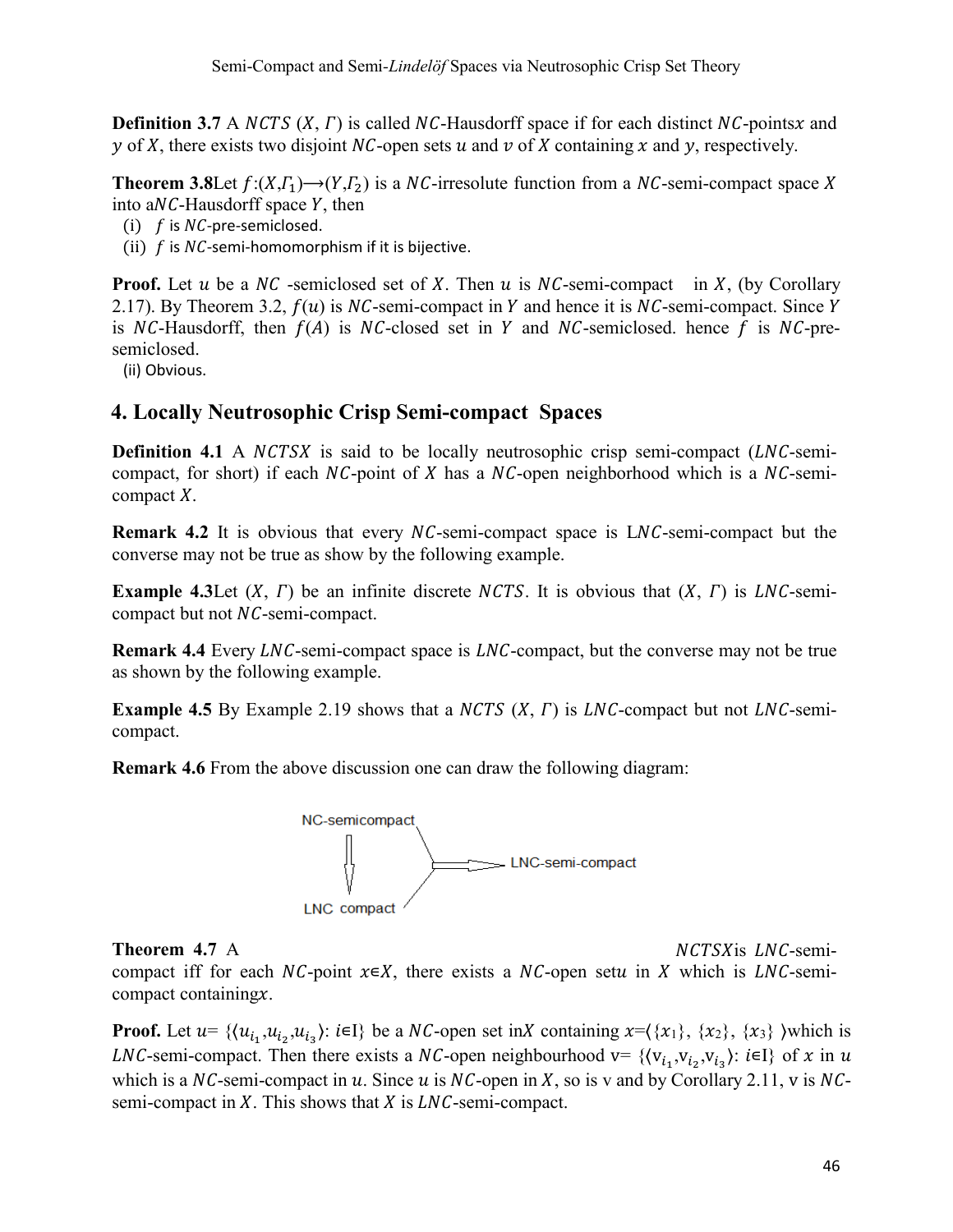The proof of the converse is obvious.

**Theorem 4.8** A *NCTSX* is *LNC*-semi-compact iff for each *NC*-point of *X* has a  $NC$ -open neighbourhood which is  $LNC$ -semi-compact in X.

**Proof**. This follows from Corollary 2.15.

**Theorem 4.9** Let  $f:(X, \Gamma) \rightarrow (Y, \Gamma_2)$  be a NC-open, NC-semi continuous surjection. and X is  $LNC$ -semi-compact space, then  $Y$  is  $LNC$ -semi-compact.

**Proof.** For any NC-point  $y \in Y$ , there exists NC-point  $x \in X$  such that  $f(x)=y$ . Since X is LNCsemi-compact, there exists a  $NC$ -open neighborhood  $U_x$  of  $x$  which is  $NC$ -semi-compact in  $X$ . Hence  $f(U_x)$  is NC-open neighborhood of y which is NC-semi-compact in Y. Therefore, by Theorem 4.8 is  $LNC$ -semi-compact.

**Theorem 4.10** Let  $f:(X, \Gamma_1) \rightarrow (Y, \Gamma_2)$  be a NC-pre-semiclosed, NC-continuous surjection. and  $f$  $(1)(y)$  is NC-semi-compact in X, for each NC-point  $y \in Y$ . If Y is LNC-semi-compact, so is  $X$ .

**Proof.** Let x is NC-point of X, by Theorem 4.8, there exists a NC-open neighborhood v of  $f(x)$ such that v is NC-semi-compact in X. Then  $f^{-1}(v)$  is a NC-open neighborhood of X. By Theorem 3.5,  $f^{-1}(v)$  is NC-semi-compact in X. This shows that X is LNC-semi-compact.

# **5. Conclusion**

The paper deals with the concept of semi-compact ness (resp. semi-Lindelöf) in the generalized setting of a neutrosophic crisp topological space. We achieve a number of a neutrosophic crisp semi-compact (resp. neutrosophic crisp semi-Lindelӧf) space. Also, we introduce and study the concept of neutrosophic crisp locally semi-compact spaces.

# **References**

- [1] M. C. Cueva and J. Dontchev, "On spaces with hereditarily compact α-topologies," *ActaMathematicaHungarica*, vol. 82, no. 1-2, pp. 121–129, 1999.
- [2] J. Dontchev and M. Ganster, "On covering spaces with semi-regular sets," *Ricerche di Matematica*, vol. 45, no. 1, pp. 229–245, 1996.
- [3] C. Dorsett, "Semi-compactness, semiseparation axioms, and product spaces," *Bulletin of the Malaysian Mathematical Sciences Soceity*, vol. 4, no. 1, pp. 21–28, 1981.
- [4] M. Ganster, "On covering properties and generalized open sets in topological spaces," *Mathematical Chronicle*, vol. 19, pp. 27–33, 1990.
- [5] I.M.Hanafy, A.A.Salama, Hewayda ElGhawalby and M.S.Dabash, "Some GIS Topological Concepts via Neutrosophic Crisp Set Theory", To be published in the book titled *"New Trends in Neutrosophic Theories and Applications"*, Publisher: Europa Nova, Brussels, 2016.
- [6] I. L. Reilly and M. K. Vamanamurthy, "On  $\alpha$ -continuity in topological spaces, "Acta Mathematica Hungarica*"*, vol. 45, no. 1-2, pp. 27–32, 1985.
- [7] A.A.Salama, "Fuzzy Hausdorff spaces and fuzzy irresolute functions via fuzzy ideals", *V Italian-Spanish Conference on General Topology and its Applications* June 21-23, 2004 Almeria, Spain.
- [8] A.A.Salama, F. Smarandache and ValeriKroumov. "Neutrosophic crisp Sets & Neutrosophic crisp Topological Spaces", *Neutrosophic Sets and System*, Vol. (2), (2014), 25-30